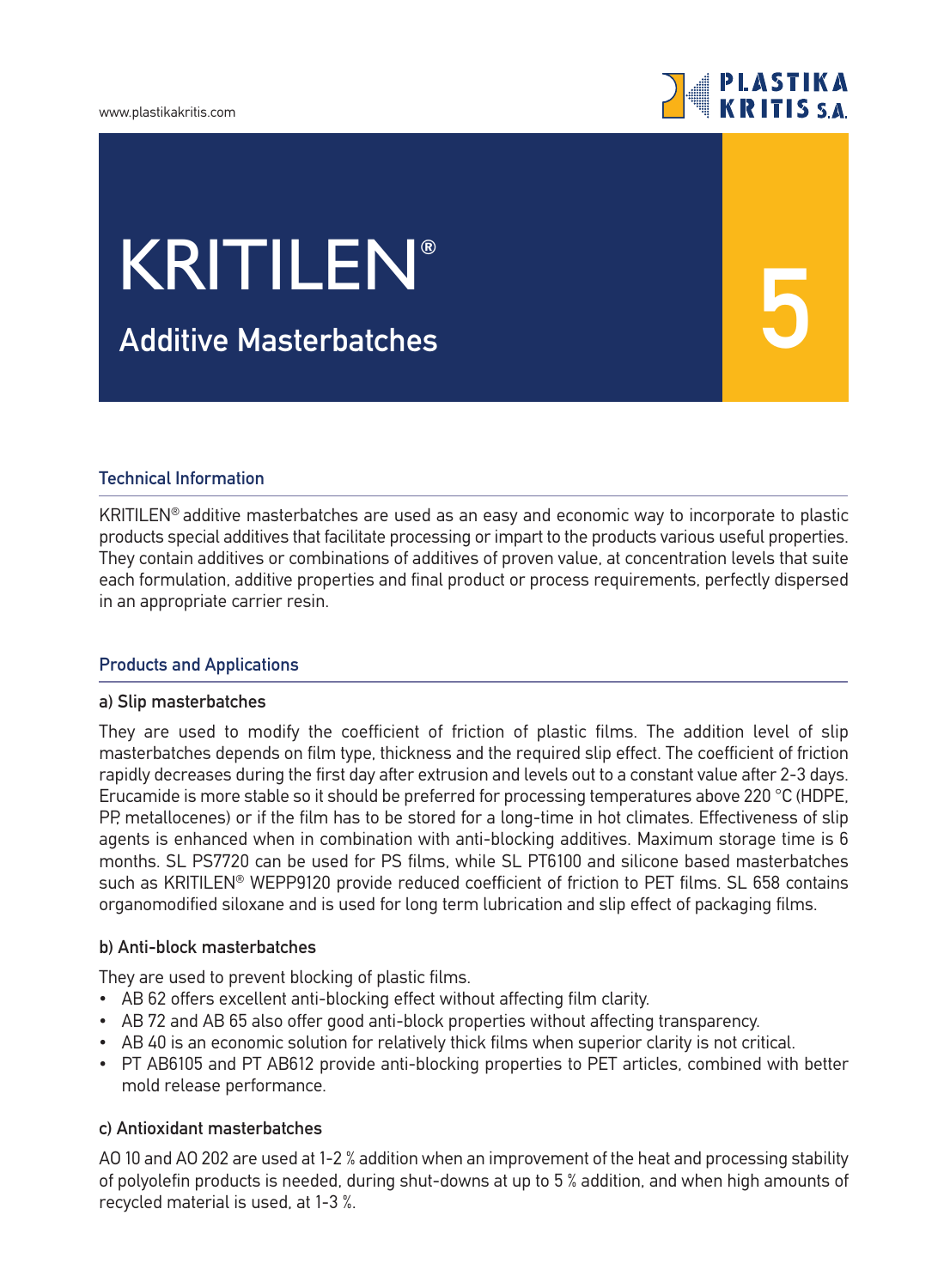

AO12 contains a very effective metal deactivator based on PE carrier and it is used for long term heat stabilization for plastic articles that come in contact with copper or copper alloys. (Wire insulation or metal/plastic composites). AO 108 contains a new generation antioxidant which provides minimum color contribution, excellent compatibility with HALS and UVAs and low volatility. ΑΟ ΡΡ9205 provides heat and processing stability to PP films and tapes.

#### **d) PA masterbatch**

At an addition rate of 1-2 %, PA 90 and PA 95 eliminate surface defects (fish-eyes, shark skin, orange peals etc.), reduce power consumption and help increasing the output while reducing plate-out on the die-surface. PA 90 and PA 95 are particularly useful for LLDPE reach blends, metallocene & HDPE films. Preconditioning of the die is necessary (please consult us). PA91 and PA96 are based on a new generation fluoro elastomer and due to higher efficiency can be used at lower concentrations in LL/mLL or HDPE films.

#### **e) Purging masterbatch**

CL 530 is recommended for easy cleaning of plastics processing equipment.

#### **f) Desiccant masterbatch**

DC 500 and DC 700 are used to absorb humidity present in plastic materials. They are particularly useful when processing recycled materials. Please consult us if any other additives are used in the product, to check possible side effects.

#### **g) Antistatic masterbatches**

They are used to dissipate static electricity from the surface of plastic products, thus facilitating the production and conversion process and/or reducing dust accumulation.

- AT 5 is recommended for long term antistatic performance and is mostly suitable for HDPE films and PE or PP injection and blow-moulding.

- AT 11 is recommended for fast antistatic effect during processing and short- term performance (typically 1-2 months), for polyolefin film extrusion and molded articles.

- AT 12 combines both a fast effect and long-term antistatic performance, which is enhanced by a synergistic action of the additives contained.

- AT 1214 contains also a fast effect and long-term antistatic agent combined with an anti- blocking agent.

- AT 55 contains an amine free antistatic agent which presents high effectiveness at low concentrations, does not affect the color or clarity of the polymer and has FDA approval. It is mainly used for HDPE films and PP injection and blow moulding articles.

- AT PS726 is the preferred antistatic agent for polystyrene and styrenic copolymers. Due to the fact that at required addition levels there is an effect on transparency, it is mostly recommended for opaque articles.

-AT PP912 is recommended for long term antistatic performance and is mostly suitable for PP injection and blow-moulding.

- Notes: 1) The type of polymer as well as the presence of slip or other additives may influence the antistatic behavior.
	- 2) Maximum storage time for AT masterbatches is 6 months but they should preferably be consumed within 3 months.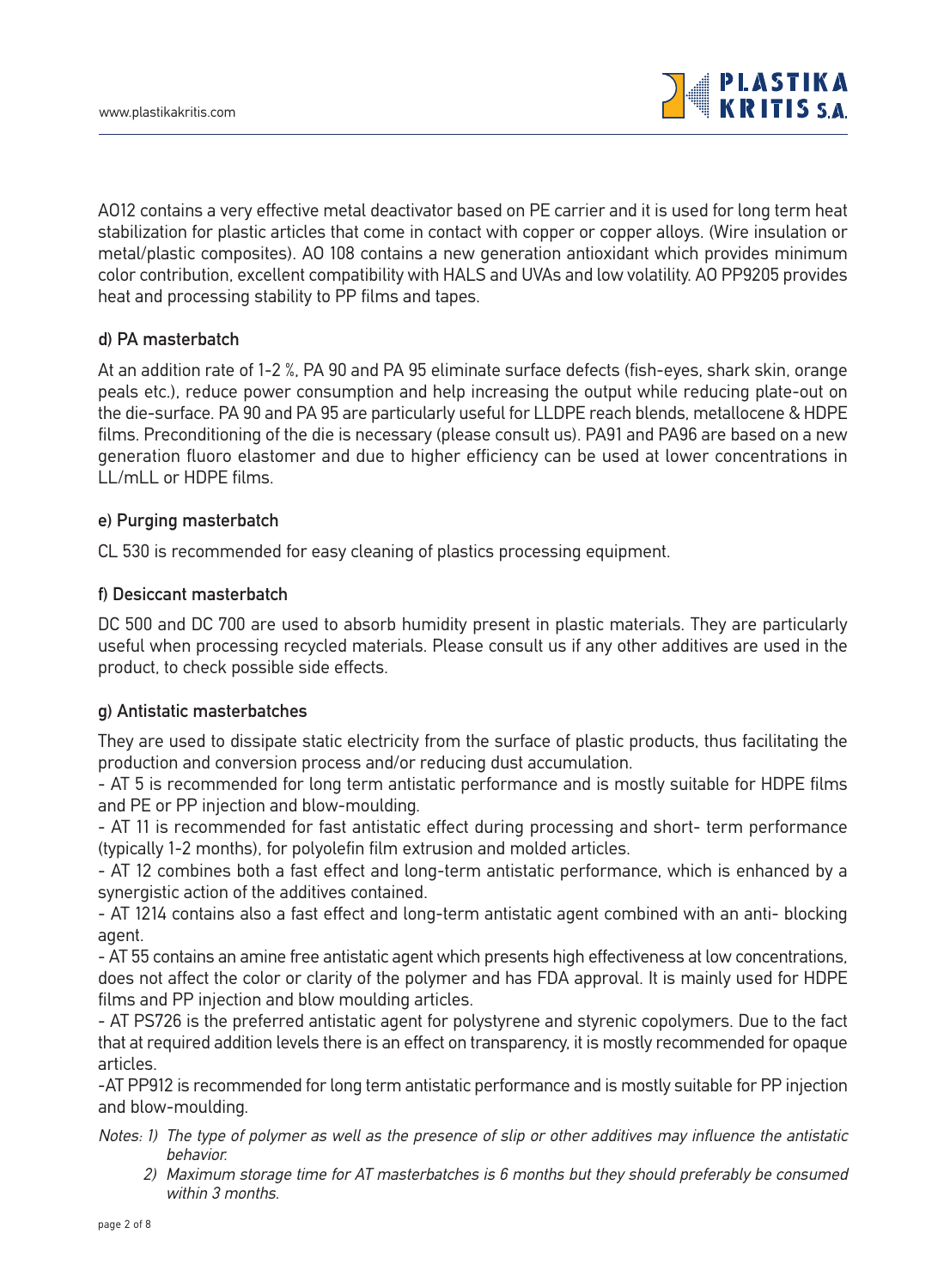

#### **h) Clarifying-nucleating masterbatches**

NC 16 is a new clarifier offering revolutionary transparency and optimum stiffness/impact strength balance to PP products. Recommended processing temperature window is 190-230 °C. NC 13 and NC 15 contain highly effective, new technology, nucleating agents for PP providing increased transparency, resin throughput and enhanced mechanical properties. Normal processing temperatures of 220-240 °C can be used.

#### **i) AF for food packaging**

This masterbatch is used to eliminate water droplets from the internal surface of food packaging, particularly deep freeze films, at an addition rate of 4-6%.

#### **j) Antimicrobial masterbatches**

AM PS7520 (for PS products), AM PP9520 (for PP products) and AM5200 (for PE products) contain a silver based antimicrobial agent which is very effective for a broad spectrum of microorganisms such as bacteria, fungi and algae.

#### **k) Flame retardant masterbatches**

- FR 300 is designed for PP products, particularly stadium seats and other furniture. It is based on a combination of a bromine compound and antimony trioxide (Sb2O3). Recommended addition rate is 8-12 % for V2 classification (UL94) and 25-30 % for V0 classification.
- FR 400 contains a synergistic combination of an organic bromine complex and antimony trioxide in LDPE base. The product is intended for polyethylene extrusion products (e.g. films, pipes) provided that the processing temperature does not exceed 210°C. Recommended addition rates for LDPE is 6-8 % while for HDPE it is 8-10 %, to achieve DIN4102 B1.
- FR210/FR2102 are mainly intended for polyolefin fibers, containing a special halogen free flame retardant which combines flame retardancy with UV and thermal stabilization. Recommended addition rate to comply with NFPA 701 is 2-3 % in PP fibers and 5 % in PP and LDPE films (50 μm).
- FR 500/FR720 contain a selected bromine compound in PS carrier. The main application is expanded PS sheets, at a 4-5 % addition.
- FR 505 contain an organic bromine complex in LLDPE base without the addition of antimony trioxide and therefore can be used for PE and PP extrusion and injection moulding products without affecting transparency. Recommended addition rate to comply with DIN 4102 B1 is 5-7%.

#### **l) Anti-slip masterbatch**

KRITILEN® ANTISLIP 570 provides a "rough" surface when used in polyolefin films/sacks, which results to anti-slip properties.

#### **m) Optical brightener masterbatches**

Optical brighteners absorb light in the UV-A range and re-emit it as blue light. This feature improves the appearance of the plastics products by masking the inherent "yellowish" color and giving to them a "clean" bluish shade.

KRITILEN® OB 10, OB PS712 and OB PP3 can be used at 1-3% addition rates for PE, PS and PP products respectively.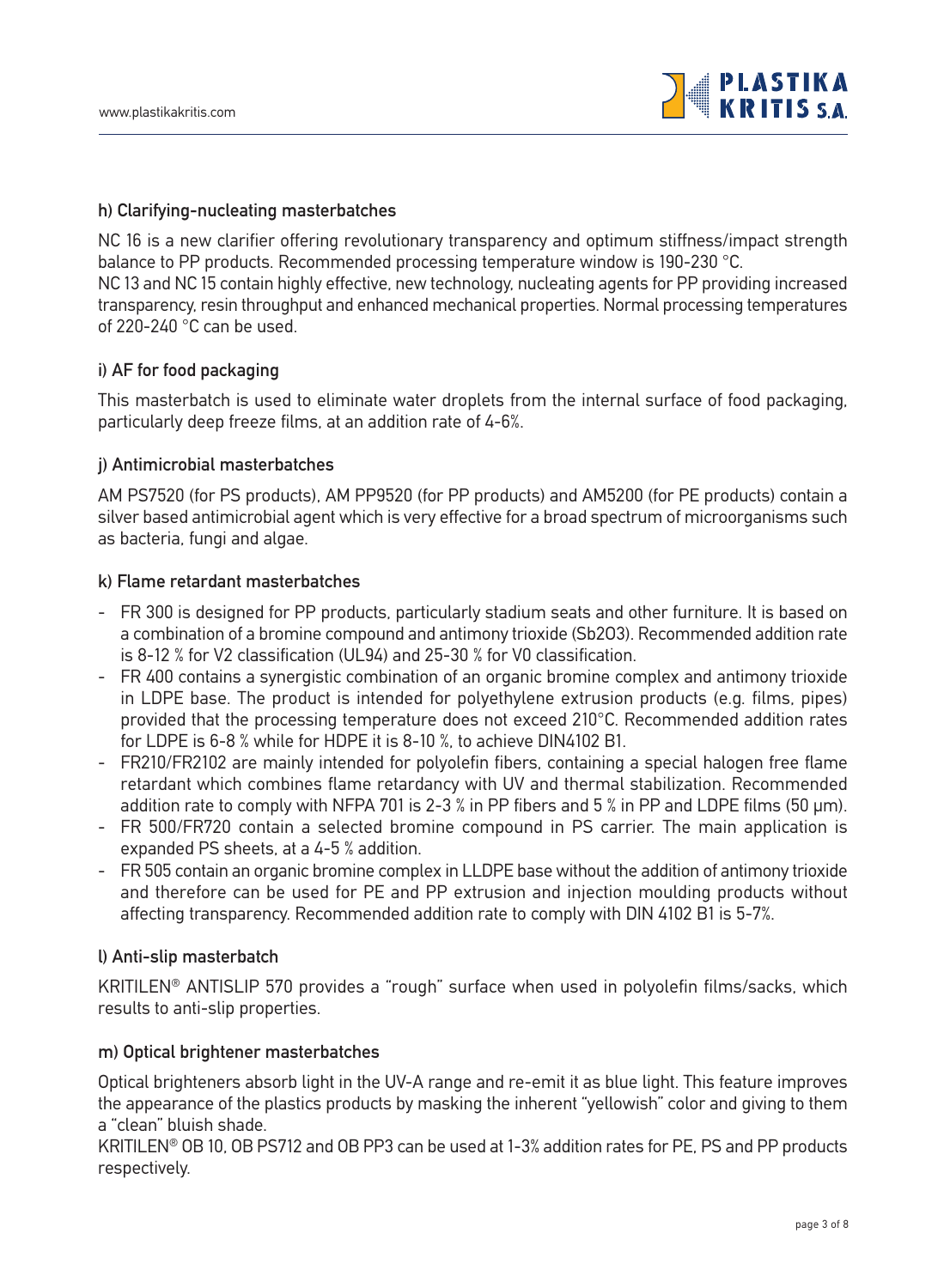

#### **n) Anti-sticking masterbatch**

AD 16 can be used in shrink films in order to provide antitackle properties and reduce dust accumulation. It is also used in HDPE tapes in order to facilitate weaving. Recommended addition is 0.5-2 %.

| <b>KRITILEN®</b>      | CARRIER RESIN | ADDITIVES (%)   | <b>ADDITIVE TYPES</b>                                          | RECOMMENDED<br>ADDITION (%) | FOOD APPROVAL |
|-----------------------|---------------|-----------------|----------------------------------------------------------------|-----------------------------|---------------|
| SLIP <sub>60</sub>    | <b>PE</b>     | 6               | Combination of erucamide and oleamide slip agents              | $0, 5 - 2$                  | Yes           |
| SLIP <sub>66</sub>    | <b>PE</b>     | 5               | Oleamide slip agent                                            | $0, 5 - 2$                  | Yes           |
| <b>SLIP 67</b>        | <b>PF</b>     | 5               | Erucamide slip agent                                           | $0.5 - 2$                   | Yes           |
| <b>SLIP 658</b>       | <b>PE</b>     | 5               | Organomodified Siloxane                                        | $1 - 2$                     | Yes           |
| <b>SLIP PP960</b>     | <b>PPH</b>    | 6               | Combination of erucamide and oleamide slip agents              | $0, 5 - 2$                  | Yes           |
| <b>SLIP PP967</b>     | <b>PPH</b>    | 5               | Erucamide slip agent                                           | $0, 5 - 2$                  | Yes           |
| <b>SLIP PS7720</b>    | PS GP         | 20              | Slip Agent                                                     | $2 - 2.5$                   | Yes           |
| <b>WE PP 9120</b>     | <b>PPH</b>    | 15              | Organomodified Siloxane                                        | $1 - 2$                     | Yes           |
| <b>SL/PT 6100</b>     | <b>PET</b>    | 10              | High temperature slip agent                                    | $2 - 3$                     | Yes           |
| SLIP/AB 61            | <b>PE</b>     | 25              | Combination of inorganic anti-blocking additive & oleamide     | $1 - 2$                     | Yes           |
| SLIP/AB <sub>69</sub> | <b>PE</b>     | 20              | Combination of synthetic silica and erucamide slip             | $1 - 2$                     | Yes           |
| <b>SLIP/AB 70</b>     | <b>PE</b>     | 50              | Combination of natural silica, erucamide & oleamide            | $1 - 2$                     | Yes           |
| SLIP/AB 674           | <b>PE</b>     | 45              | Combination of inorganic anti-blocking agent and erucamide 1-2 |                             | Yes           |
| AB 40                 | <b>PE</b>     | 40              | Inorganic anti-blocking additive                               | $1 - 2$                     | Yes           |
| AB 62                 | <b>PE</b>     | 15              | Synthetic silica                                               | $1 - 2$                     | Yes           |
| <b>AB72</b>           | <b>PE</b>     | 20              | Natural silica                                                 | $2 - 3$                     | Yes           |
| AB 65                 | <b>PE</b>     | 65              | Natural silica                                                 | $1 - 1.5$                   | Yes           |
| <b>PT AB6105</b>      | <b>PET</b>    | 5               | Silicon based additive                                         | $0, 5 - 2$                  | Yes           |
| <b>PT AB612</b>       | <b>PET</b>    | 10              | Synthetic silica                                               | $0.5 - 2$                   | Yes           |
| AO 10                 | <b>PE</b>     | 10              | Combination of heat and processing stabilizers                 | $1 - 5$                     | Yes           |
| AO 108                | <b>PE</b>     | 10              | New generation antioxidant and polymer processing aid          | $1 - 5$                     | Yes           |
| A012                  | PE            | 10 <sup>°</sup> | <b>Metal Deactivator</b>                                       | $1 - 3$                     | No            |
| AO 202                | PE.           | 20              | Combination of heat and processing stabilizers                 | $1 - 2$                     | Yes           |
| AO PP9205             | PP            | 20              | Combination of heat and processing stabilizers                 | $1 - 2$                     | Yes           |
| <b>PA 90</b>          | PE            | $\overline{2}$  | Polymer processing aid                                         | $1 - 2$                     | Yes           |
| <b>PA 91</b>          | PE            | $\overline{2}$  | New generation Polymer processing aid                          | $1 - 2$                     | Yes           |
| <b>PA 95</b>          | PE            | 5               | Polymer processing aid                                         | $0.5 - 1$                   | Yes           |
| <b>PA 96</b>          | <b>PE</b>     | 5               | New generation Polymer processing aid                          | $0.5 - 1$                   | Yes           |
| <b>CL 530</b>         | PE            | 55              | Combination of inorganic and organic purging agents            | $10 - 15$                   | No            |

## **KRITILEN Additive Masterbatches / Product Range**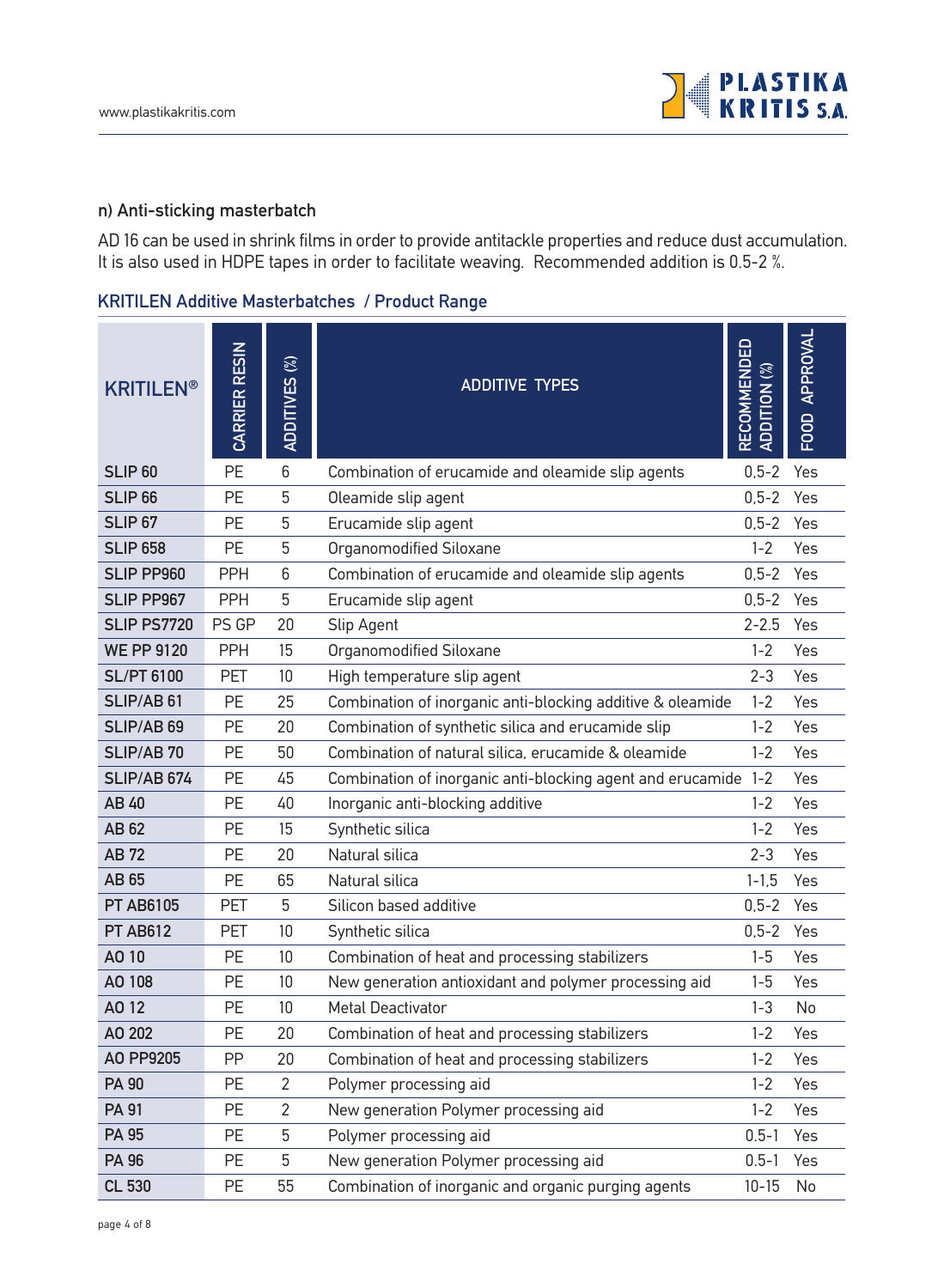

| <b>KRITILEN®</b>    | CARRIER RESIN | ADDITIVES (%) | <b>ADDITIVE TYPES</b>                                                                     | <b>RECOMMENDED</b><br>$\mathcal{E}$<br><b>ADDITION</b> | FOOD APPROVAL    |
|---------------------|---------------|---------------|-------------------------------------------------------------------------------------------|--------------------------------------------------------|------------------|
| <b>DC 500</b>       | PE            | 50            | Inorganic desiccant                                                                       | $0.5 - 2$                                              | No               |
| <b>DC 700</b>       | <b>PE</b>     | 70            | Inorganic desiccant                                                                       | $0, 5 - 2$                                             | No               |
| <b>ANTISLIP 570</b> | PE            | 70            | Coarse particle size inorganic additive                                                   | $5 - 10$                                               | Yes              |
| AT <sub>5</sub>     | <b>PE</b>     | 5             | Slow migration antistatic agent                                                           | $2 - 4$                                                | Yes <sup>*</sup> |
| AT 55               | PE            | 5             | Amine free antistatic agent                                                               | $2 - 5$                                                | Yes              |
| <b>AT 11</b>        | <b>PE</b>     | 10            | Fast migration antistatic agent                                                           | $1 - 2$                                                | Yes              |
| <b>AT 12</b>        | PE            | 10            | Combination of fast and slow action antistatic agents                                     | $1 - 2$                                                | Yes <sup>*</sup> |
| AT 1214             | PE            | 30            | Combination of fast / slow action antistatic agents<br>with inorganic anti-blocking agent | $1 - 2$                                                | Yes <sup>*</sup> |
| <b>AT PS726</b>     | PS-GP         | 20            | Selected antistatic agent                                                                 | $3 - 5$                                                | Yes              |
| AT PP912            | <b>PPH</b>    | 4             | Slow migration antistatic agent                                                           | $2 - 4$                                                | Yes <sup>*</sup> |
| <b>NC13</b>         | PP            | 4             | Heterophasic nucleator                                                                    | $1 - 2$                                                | Yes              |
| <b>NC15</b>         | PP            | 4             | New generation nucleator                                                                  | $1 - 2$                                                | Yes              |
| <b>NC16</b>         | PP            | 10            | Clarifier                                                                                 | $2 - 5$                                                | Yes              |
| <b>AF76</b>         | PE            | 20            | Selected anti-dripping agent for food packaging                                           | $5 - 7,5$                                              | Yes              |
| AM 5200             | PE            | 20            | Silver based antimicrobial agent                                                          | $5 - 10$                                               | Yes              |
| <b>AM PS7520</b>    | PS-GP         | 20            | Silver based antimicrobial agent                                                          | $5 - 10$                                               | Yes              |
| <b>AM PP9520</b>    | <b>PPH</b>    | 20            | Silver based antimicrobial agent                                                          | $5 - 10$                                               | Yes              |
| <b>FR 300</b>       | <b>PPH</b>    | 33            | Combination of bromine compound & antimony trioxide                                       | $25 - 30$<br><b>UL94 V0</b>                            | No               |
| <b>FR400</b>        | PE            | 72            | Combination of bromine compound & antimony trioxide                                       | $6 - 8$<br><b>DIN 4102B1</b>                           | No               |
| <b>FR 500</b>       | PS-GP         | 50            | Bromine compound                                                                          | $4 - 5$<br>DIN 4102 B2                                 | No               |
| <b>FR720</b>        | PS-GP         | 75            | Bromine compound                                                                          | $2.5 - 3$<br>DIN 4102 B2                               | No               |
| <b>FR 505</b>       | PE            | 50            | Bromine compound                                                                          | $5 - 7$<br>DIN 4102B2                                  | No               |
| <b>AD16</b>         | PE            | 10            | Lubricant                                                                                 | 0.5-2 Yes                                              |                  |
| <b>FR 210</b>       | PE            | 20            | Selected halogen free flame retardant                                                     | $2 - 5$<br>NFPA 701                                    | No               |
| FR 2102             | PE            | 10            | Selected halogen free flame retardant                                                     | $4 - 10$<br>NFPA 701                                   | No               |
| <b>OB10</b>         | PE            | 10            | Optical brightener                                                                        | $1 - 3$                                                | Yes              |
| <b>OB PS712</b>     | PS-GP         | 10            | Optical brightener                                                                        | $1 - 3$                                                | Yes              |
| OB PP3              | PPH           | 3             | Optical brightener                                                                        | $1 - 3$                                                | Yes              |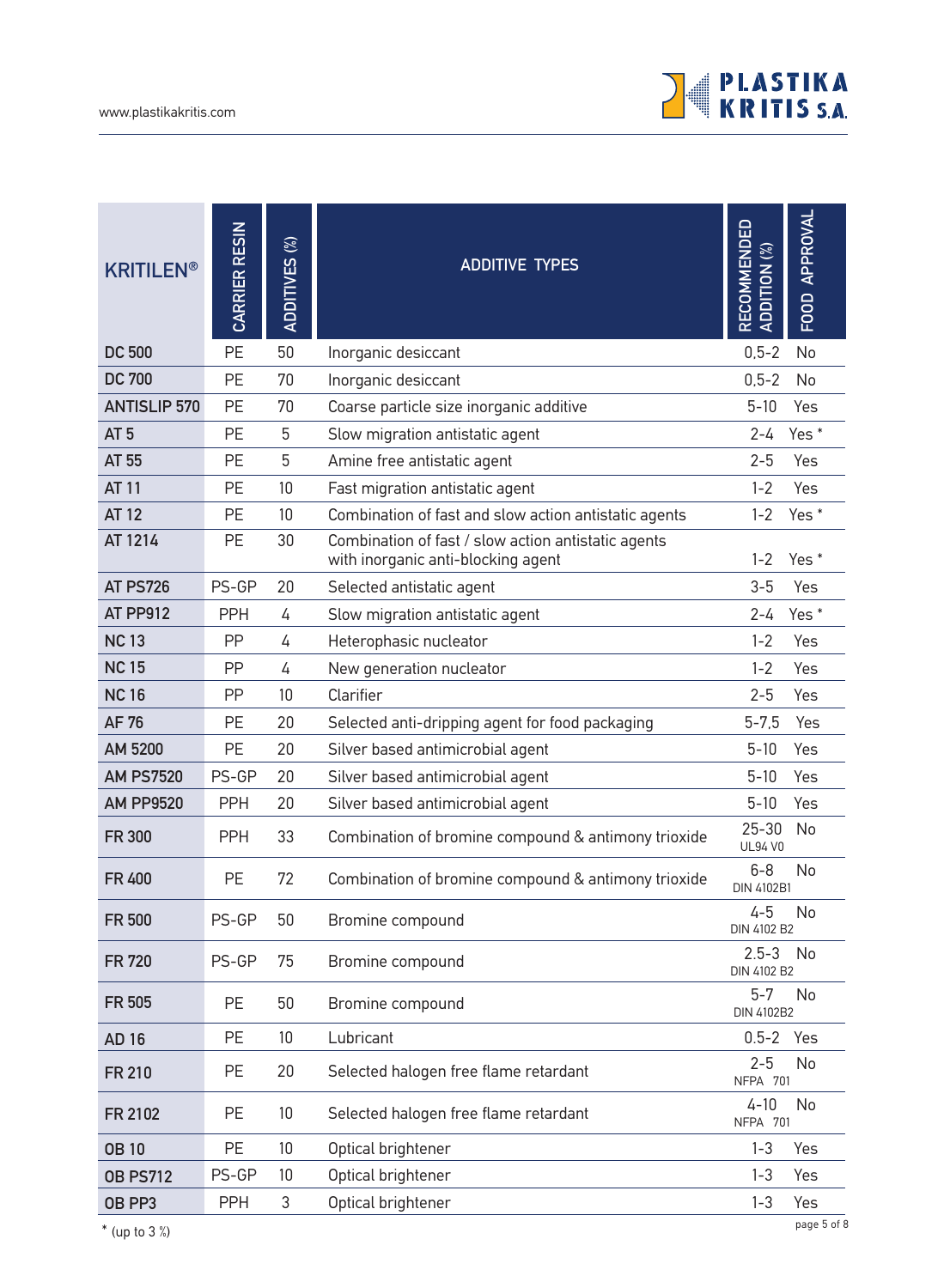

Other additive masterbatches can be produced upon request, with different types/content of additives or with a different polymer carrier or combinations of additives, UV-stabilizers and colors for specific applications.

### **KRITILEN Additive Masterbatches for Agricultural Films / Product Range**

These additives are used in agricultural films (for greenhouses, low-tunnels, mulching) to provide them special features, such as thermic, anti-drip, anti-dust, anti-virus and photo selective properties.

| <b>KRITILEN®</b>    | CARRIER RESIN | $\mathcal{C}$<br><b>ADDITIVES</b> | <b>ADDITIVE TYPES</b>           | RECOMMENDED<br>ADDITION <sup>(%)</sup> |
|---------------------|---------------|-----------------------------------|---------------------------------|----------------------------------------|
| <b>UV 23</b>        | PE            | 15                                | Special UV-absorber             | $2 - 3$                                |
| <b>IR 550</b>       | PE            | 50                                | Inorganic Infra-Red absorber    | $5 - 15$                               |
| <b>HT 555</b>       | PE            | 50                                | Special Infra-Red absorber      | 2-4                                    |
| AF 61               | PE            | 25                                | Anti-dripping agent             | $6 - 12$                               |
| AF 62               | PE            | 25                                | Anti- dripping agent            | $6 - 12$                               |
| <b>AS30</b>         | <b>EVA</b>    | 30                                | Anti-sticking & anti-dust agent | $1 - 4$                                |
| <b>DIFFUSER 557</b> | <b>PE</b>     | 50                                | Special inorganic diffuser      | $5 - 10$                               |
| <b>BROWN 70964</b>  | PE            |                                   | Pigments and Infra-Red absorber | $20 (*)$                               |
| <b>BROWN 70869</b>  | PE            |                                   | Pigments                        | $20 (*)$                               |
| <b>YELLOW 10975</b> | PE            |                                   | Pigments                        | 5-6 (1-layer)<br>20 (bicolor)          |
| <b>SILVER 80100</b> | <b>PE</b>     |                                   | Pigments                        | $2 - 3 (*)$                            |
| <b>GREEN 51311</b>  | <b>PE</b>     |                                   | Pigments                        | $1 - 1.5$                              |
| <b>GREEN 51670</b>  | <b>PE</b>     |                                   | Pigments                        | $15$ (*)                               |

(\*) for 20-30 mic. films

Exact addition rates depend on area of use, film type, structure, thickness and required specifications. Other additive masterbatches for agricultural films can be offered upon request, containing different types, amounts or combinations of additives and colors.

**Presentation:** in regular pellet form, in bags, on pallets.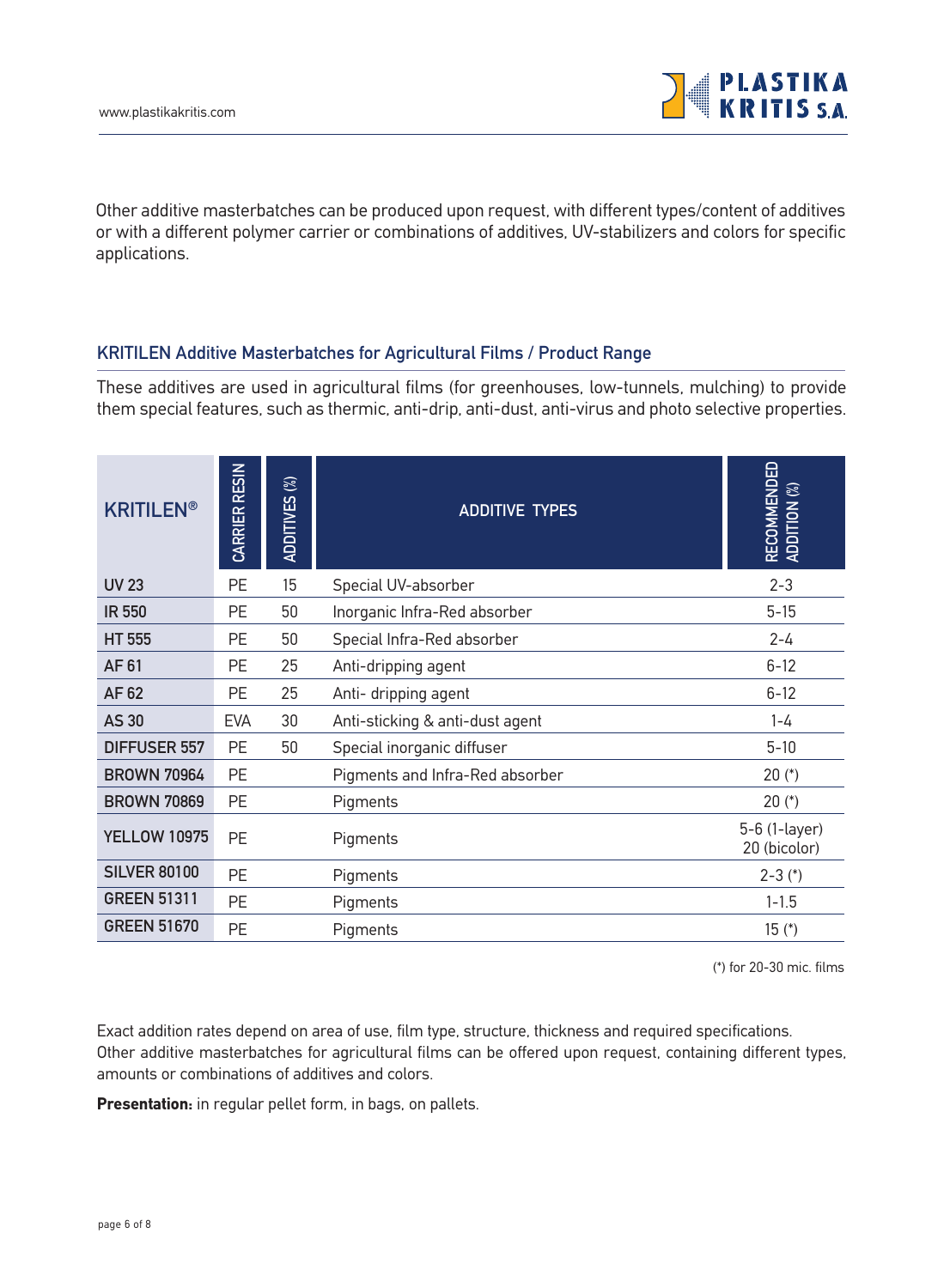

#### **Products and Applications**

#### **1) Disease control masterbatch**

UV 23 strongly absorbs UV-radiation up to 390 nm. It can be used to help reducing the population of insects, the sporulation of certain fungi, the development of viruses as well as the blackening of rose petals. Recommended addition is 2-3 %.

Under certain conditions it has been observed that complete blocking of UV-radiation may result to unwanted side-effects (discoloration of egg-plants and some kinds of flowers/fruits, disturbance of bumble-bee activity). Please consult our R&D Dept for more information.

#### **2) Infra-Red masterbatches**

Infra-Red masterbatches contain additives that absorb heat emitted from the greenhouse or lowtunnel during the night, thus helping to maintain higher night temperatures, reduce fuel consumption for heating, prevent frost and temperature inversion.

- IR 550 is an effective inorganic Infra-Red absorber. Recommended addition in LDPE films is 5-15 % depending on film thickness and required "thermic effect". For LDPE/EVA co-extruded films, recommended addition is 2-10 % depending on film thickness, VA content of the film and required "thermic effect".
- HT 555 is a special IR-absorber that does not affect film clarity. For better results, it is recommended to combine it with EVA, at an addition of 2-4 %.

#### **3) Anti-dripping masterbatches**

Anti-dripping masterbatches prevent droplet formation in the internal surface of greenhouse films.

- AF 61 is a highly concentrated anti-dripping masterbatch suitable for LDPE and EVA with low VA content. Recommended addition is 6-12 % for an anti-fogging effect of 1-2 years.
- AF 62 is an anti-dripping masterbatch with fast and strong action, mainly recommended (at 6-12 % addition) for short-term exposure (4-8 months) on relatively flat structures or on the soil (e.g. asparagus mulch films).

Notes: a) due to the complex nature of anti-dripping effect and to the numerous parameters that affect its performance, PLASTIKA KRITIS does not provide any guarantee whatsoever on the effectiveness or duration of the anti-dripping effect b) on greenhouses covered with anti-dripping films there is often appearance of fog. It is recommended to eliminate this fog by ventilating and/or heating the greenhouse. For more information on this phenomenon and on solutions available, please consult us.

#### **4) Anti-dust masterbatch**

AS 30 can be used for reducing dust accumulation on the surface of greenhouse films. Recommended addition is 1 %. In multi-layer films, it is advisable to use AS 30 only in the layer of the film that faces outside, at 3 % addition.

#### **5) Anti-sticking masterbatch**

AS 30 is used to reduce sticking of EVA blown-films during extrusion and storage. Recommended addition level is 2-4 % depending on the VA content of the material, film thickness and production conditions.